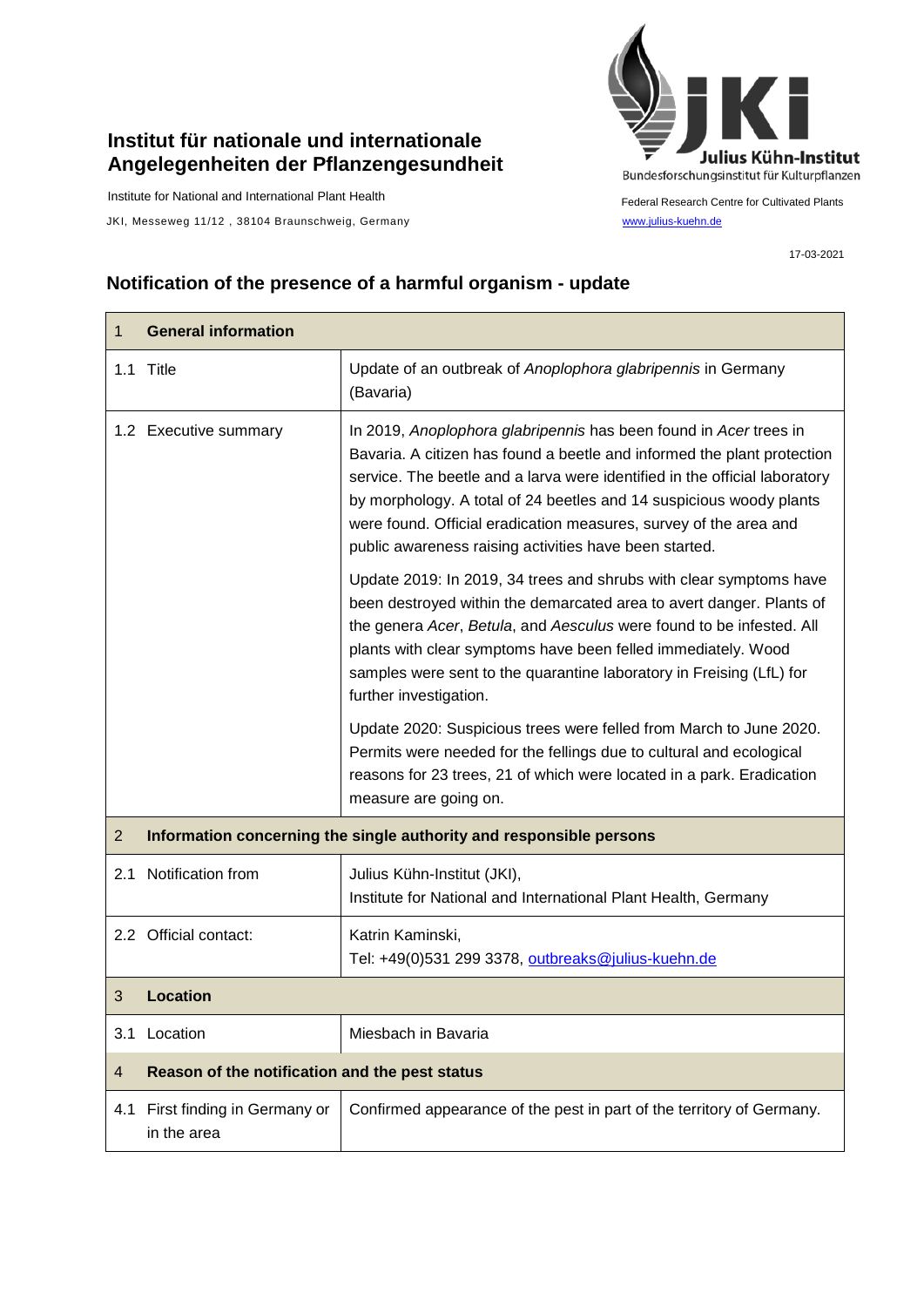|     | 4.2 Pest status of the area<br>where the harmful<br>organism has been found<br>present, after the official<br>confirmation.                 | Transient: actionable, under eradication                                                                                                                                                                                                                                                                                                                                                                                         |
|-----|---------------------------------------------------------------------------------------------------------------------------------------------|----------------------------------------------------------------------------------------------------------------------------------------------------------------------------------------------------------------------------------------------------------------------------------------------------------------------------------------------------------------------------------------------------------------------------------|
|     | 4.3 Pest status in Germany<br>before the official<br>confirmation of the<br>presence, or suspected<br>presence, of the harmful<br>organism. | Transient: actionable, under eradication                                                                                                                                                                                                                                                                                                                                                                                         |
|     | 4.4 Pest status in Germany<br>after the official<br>confirmation of the<br>presence of the harmful<br>organism.                             | Transient: actionable, under eradication                                                                                                                                                                                                                                                                                                                                                                                         |
| 5   |                                                                                                                                             | Finding, sampling, testing and confirmation of the harmful organism                                                                                                                                                                                                                                                                                                                                                              |
| 5.1 | How the presence or<br>appearance of the harmful<br>organism was found.                                                                     | A citizen informed the plant protection service.                                                                                                                                                                                                                                                                                                                                                                                 |
|     | 5.2 Date of finding:                                                                                                                        | 05-08-2019                                                                                                                                                                                                                                                                                                                                                                                                                       |
| 5.3 | Sampling for laboratory<br>analysis.                                                                                                        | The wood samples were investigated in the quarantine laboratory of<br>the LfL in Freising. Molecular tests have been done in the LTZ<br>Augustenberg and the JKI in Braunschweig. The first molecular test<br>took place on 21 August 2019, the second on 10 March 2020.                                                                                                                                                         |
|     | 5.4 Name and address of the<br>Laboratory                                                                                                   | Landwirtschaftliches Technologiezentrum Augustenberg (LTZ) -<br>Referat 33<br>Neßlerstraße 25<br>76227 Karlsruhe<br>Germany<br>Julius Kühn-Institut - Institut für nationale und internationale<br>Angelegenheiten der Pflanzengesundheit<br>Messeweg 11-12<br>38104 Braunschweig<br>Germany<br>Bayrische Landesanstalt für Landwirtschaft (LfL) - Institut für<br>Pflanzenschutz<br>Lange Point 10<br>85354 Freising<br>Germany |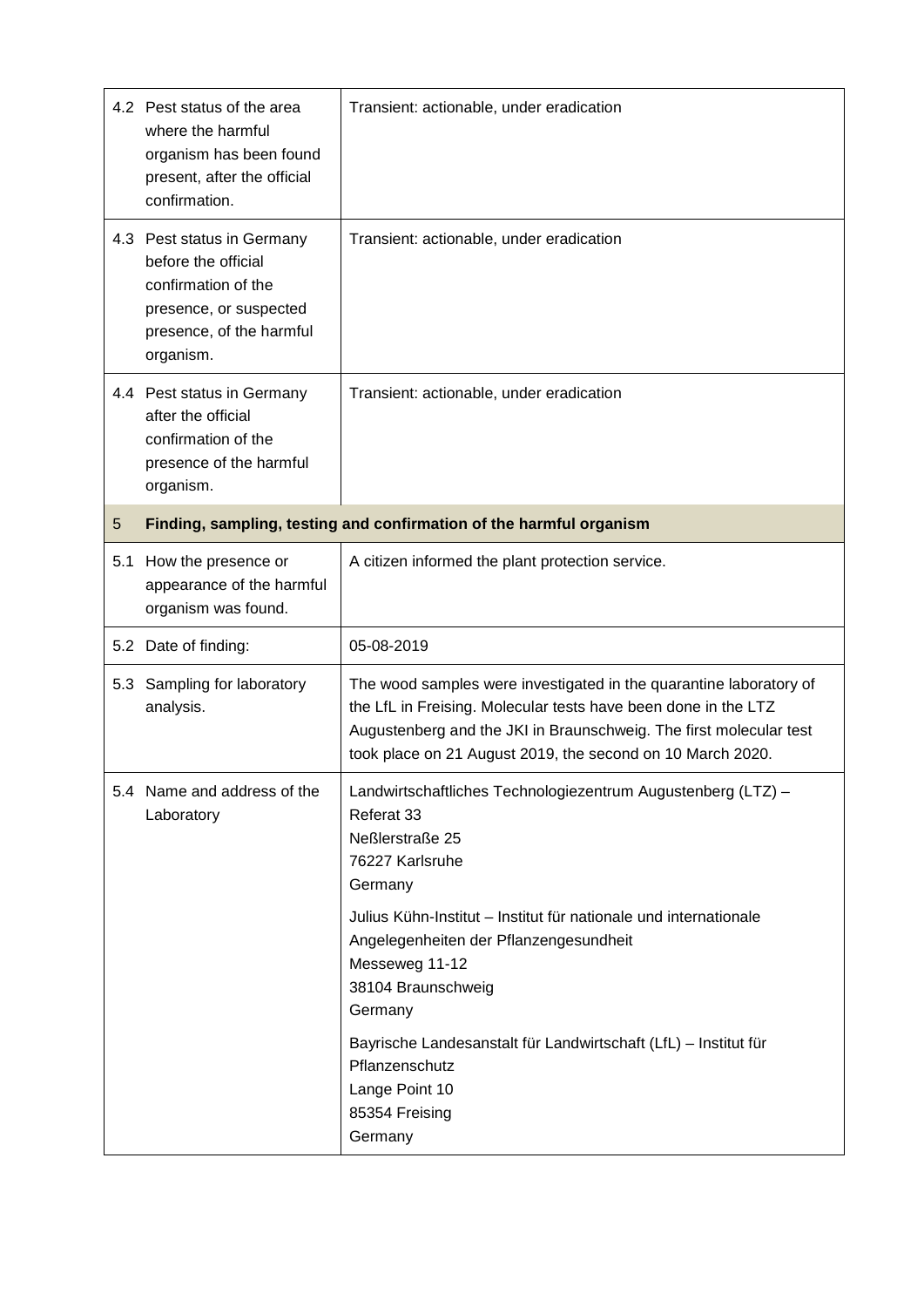| 5.5 | Diagnostic method                                                           | According to peer reviewed protocols.                                                                                                                                                                                                                                                                                                                                                                                                                                                                                                                                                                       |
|-----|-----------------------------------------------------------------------------|-------------------------------------------------------------------------------------------------------------------------------------------------------------------------------------------------------------------------------------------------------------------------------------------------------------------------------------------------------------------------------------------------------------------------------------------------------------------------------------------------------------------------------------------------------------------------------------------------------------|
|     | 5.6 Date of official<br>confirmation of the harmful<br>organism's identity. | 06-08-2019                                                                                                                                                                                                                                                                                                                                                                                                                                                                                                                                                                                                  |
| 6   |                                                                             | Infested area, and the severity and source of the outbreak in that area                                                                                                                                                                                                                                                                                                                                                                                                                                                                                                                                     |
|     | 6.1 Size and delimitation of the<br>infested area.                          | 1608 ha<br>Please attach a map of the demarcated area to your report.<br>Miesbach<br>Plan des abgegrenzten Gebietes (Quarantänezone), bestehend aus einer Pufferzone und einer<br>Befallszone, festgesetzt mit der Allgemeinverfügung der Bayerischen Landesanstalt für Landwirtschaft<br>über die Maßnahmen zur Bekämpfung des Asiatischen Laubholzbockkäfers vom 15.11.2019.<br>Legende<br>N<br>Abgegrenztes Gebiet<br>1.000<br>500<br>Meter<br>Befallszone<br>Geobasisdaten: @ Bayer. Vermessungsverwaltung<br>Waldflächen AELF Holzkirchen<br>Karlenerstellung: Bayer. Landesanstalt für Landwirtschaft |
|     | 6.2 Characteristics of the<br>infested area and its<br>vicinity.            | Open air - other<br>Plant already planted, not to be reproduced or moved.                                                                                                                                                                                                                                                                                                                                                                                                                                                                                                                                   |
|     | 6.3 Host plants in the infested<br>area and its vicinity                    | Acer, Aesculus, Betula and Salix                                                                                                                                                                                                                                                                                                                                                                                                                                                                                                                                                                            |